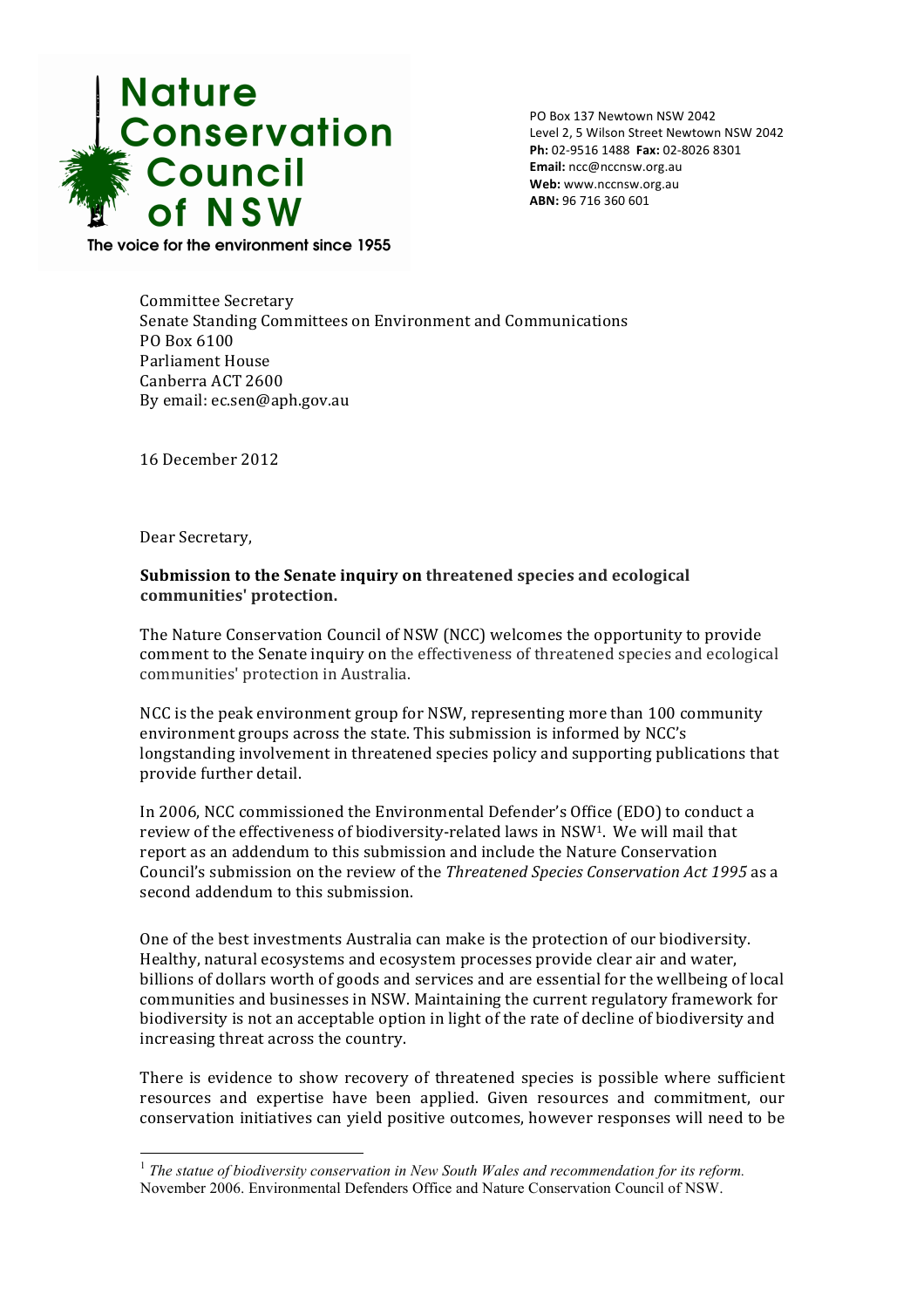substantially scaled up because the current level of conservation action is outweighed by the magnitude of threat.

Implementation of all existing recovery plans would go along way towards reversing the biodiversity crisis in Australia. Yet one major stumbling block in the success of recovery plans is the lag time between the listing of species and the development and implementation of effective plans. New South Wales has over 1,017 listed species and communities and only about 96 recovery plans.

There are currently only four areas declared as critical habitat in New South Wales under the *Threatened Species Conservation Act* including the Wollemi Pine, the Gould's Petrel, Little Penguin population in Sydney Harbour, and the Mitchell's Rainforest Snail. In all cases except for the Little Penguin, areas of critical habitat have only been declared entirely within existing protected areas.

To improve protection and management of endangered species, critical habitat should be part of the key performance indicators of all national parks and the government should make better use of listing critical habitat under the *Environment Protection and Biodiversity Conservation Act.* One fifth of species considered critically endangered have no formal protection in Australia. It is therefore also necessary to assess the effectiveness of threatened species laws outside the reserve system.

The existing process for listing threatened species, populations and ecological communities under the NSW Threatened Species Conservation Act has a number of important positive features that should be retained, including the expert membership and independent role of the Scientific Committee; provision for nomination of a species, population or ecological community by any person; the opportunity for public comment on the Scientific Committee's preliminary determination; requirement to consider only scientific matters in making a listing determination; and provision for the listing of endangered ecological communities.

Harmonisation of federal and state assessment processes is a desirable outcome, provided that the level of protection afforded to threatened species is not adversely affected. In the absence of comprehensive information about the location and condition of threatened species, it is essential that any integrated approval process retains a requirement to undertake site-level assessment.

Of great concern is the lack of resources at both the Federal and State and Territory level for the listing process. The data required to make a proper assessment of whether a species or population should be listed often does not exist, in large part due to consistent under-funding of relevant State agencies.

Serious under-resourcing means that even when limited data indicates that further research is required which would likely support the listing or upgrading of threatened flora and fauna, the required work is rarely undertaken. NSW Government resources in this area are increasingly more limited due to relevant agencies facing budget cuts and the loss of personal.

The Australian Network if Environment Defenders Office has conducted a thorough assessment of threatened species laws and planning legislation in each jurisdiction.<sup>2</sup> It

 $2$  An assessment of the adequacy of threatened species and planning laws in all jurisdictions in Australia, December, 2012, Australian Network of Environmental Defender's Offices Inc. (ANEDO). http://www.edo.org.au/edonsw/site/policy\_discussion.php,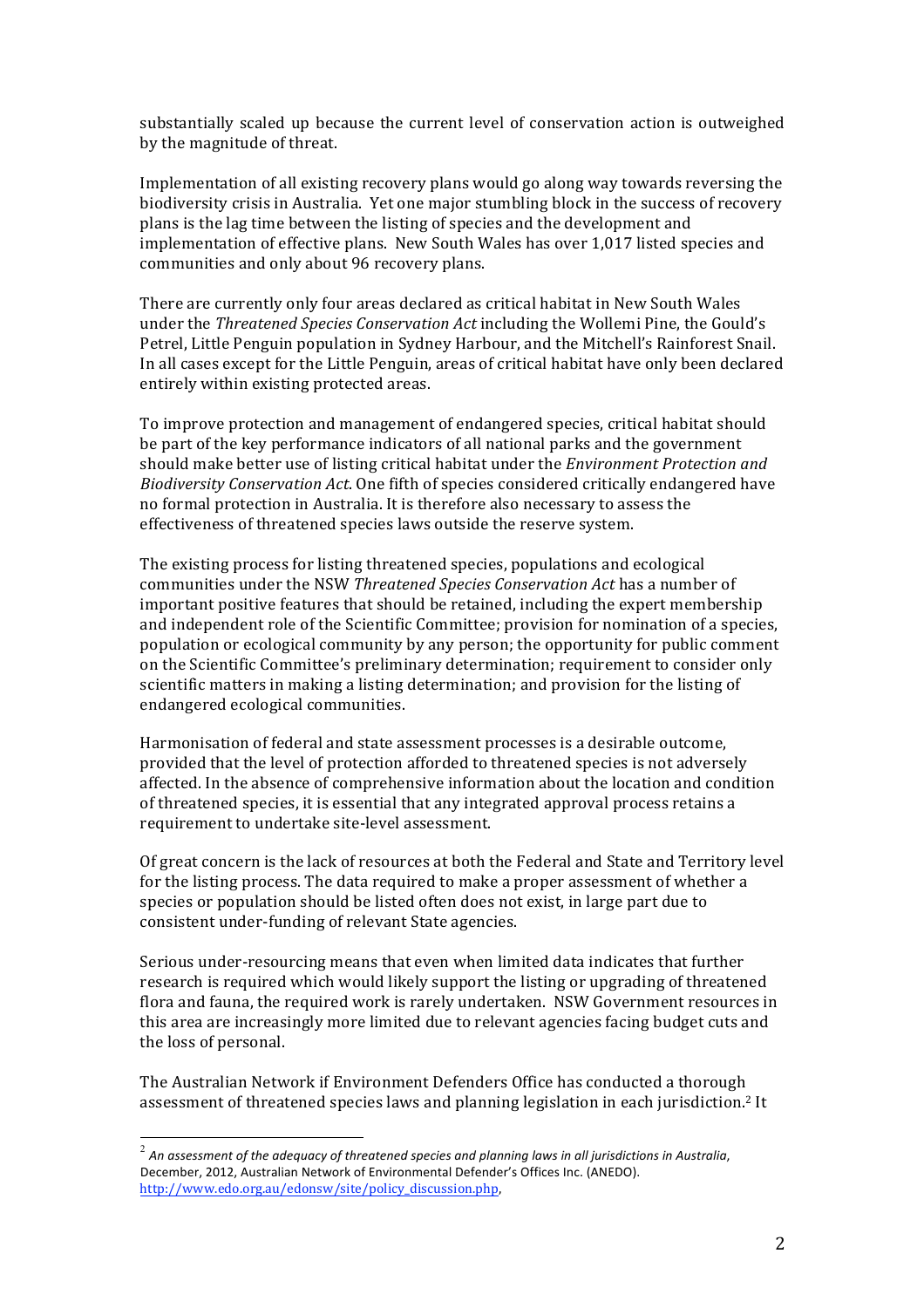shows that no State or Territory planning laws meet best practice standards for environmental assessment. The failings of State and Territory laws to effectively avoid and mitigate impacts on threatened species is most apparent in relation to provisions for the fast-tracking of environmental impact assessment for major projects. Given the common failings of legislation in all jurisdictions, a clear finding of this report is that threatened species laws in all jurisdictions needed to be reviewed, strengthened, and fully resourced and implemented.

Australia is facing a decline in biodiversity across the country. Given increasing population pressures, land clearing, invasive species and climate change, this trend will continue if urgent steps are not taken. Now is *not* the time to be streamlining and minimizing legal requirements in relation to threatened species assessment.

NCC is also engaged in extensive comment in relation to planning reforms under way within NSW. It is important for long term sustainability that there is effective interaction across not only jurisdictions but also between legislative instruments. At present the NSW Green Paper on Planning does not bode well for important and fundamental aspects of biodiversity conservation.

NCC supports the submission made by our member group, the National Parks Association of NSW and the above mentioned EDO publication, An assessment of the *adequacy of threatened species and planning laws in all jurisdictions in Australia.* NCC requests the right to speak at the public hearing on this matter.

Yours sincerely,

Katherine Smolski Campaigns Director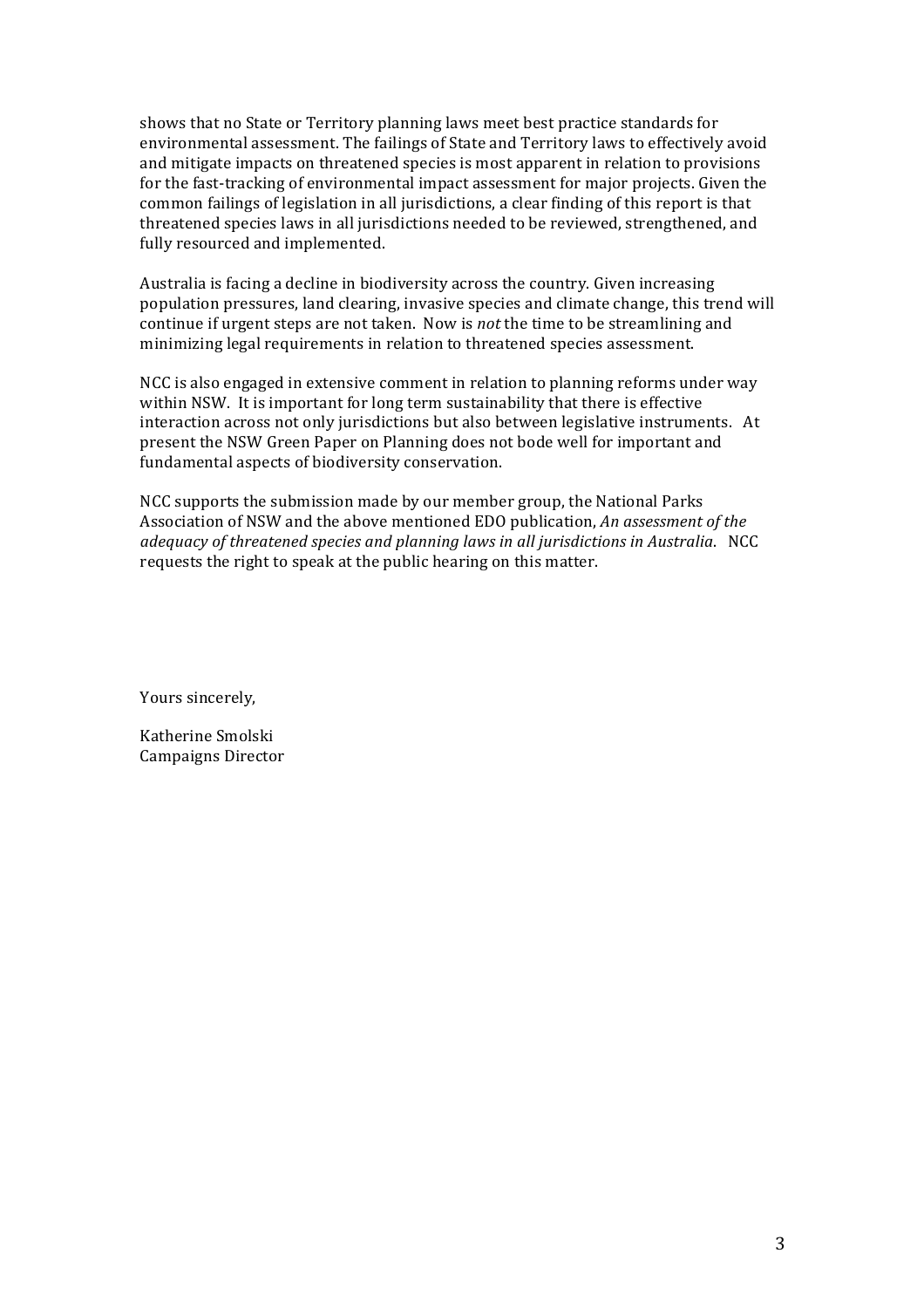

PO Box 137 Newtown NSW 2042 Level 2, 5 Wilson Street Newtown NSW 2042 **Ph:** 02-9516 1488 **Fax:** 02-8026 8301 **Email:** ncc@nccnsw.org.au **Web:** www.nccnsw.org.au **ABN:** 96 716 360 601

The voice for the environment since 1955

Tom Grosskopf Director, Landscapes and Ecosystems Conservation Branch Department of Environment, Climate Change and Water PO Box A290, Sydney South NSW 1232

By email: [tscact.review@environment.nsw.gov.au](mailto:tscact.review@environment.nsw.gov.au)

19 November 2010

Dear Mr Grosskopf,

## **Submission on the review of the** *Threatened Species Conservation Act 1995*

The Nature Conservation Council of NSW (NCC) welcomes the opportunity to provide comment on the statutory review of the *Threatened Species Conservation Act 1995* ('the Act').

NCC is the peak environment group for NSW, representing more than 100 community environment groups across the state. This submission is informed by NCC's longstanding involvement in threatened species policy and input from NCC member groups including, most recently, a consultation workshop on the review of the Act held at the NCC Annual Conference.

In 2006, NCC commissioned the Environmental Defender's Office (EDO) to conduct a review of the effectiveness of biodiversity-related laws in NSW.<sup>1</sup> This submission draws on the findings of that review, as well as more recent EDO publications in relation to biodiversity and climate change.<sup>2</sup>

Yours sincerely,

 $\overline{a}$ 

Pepe Clarke Chief Executive Officer

<sup>1</sup> Environmental Defender's Office (2006) *The Status of Biodiversity Conservation in New South Wales and Recommendations for Reform*, Nature Conservation Council, Sydney, Australia.

<sup>2</sup> Environmental Defender's Office (2009) *Climate Change and the Legal Framework for Biodiversity Protection in New South Wales: A legal and scientific analysis*, Environmental Defender's Office, Sydney, Australia.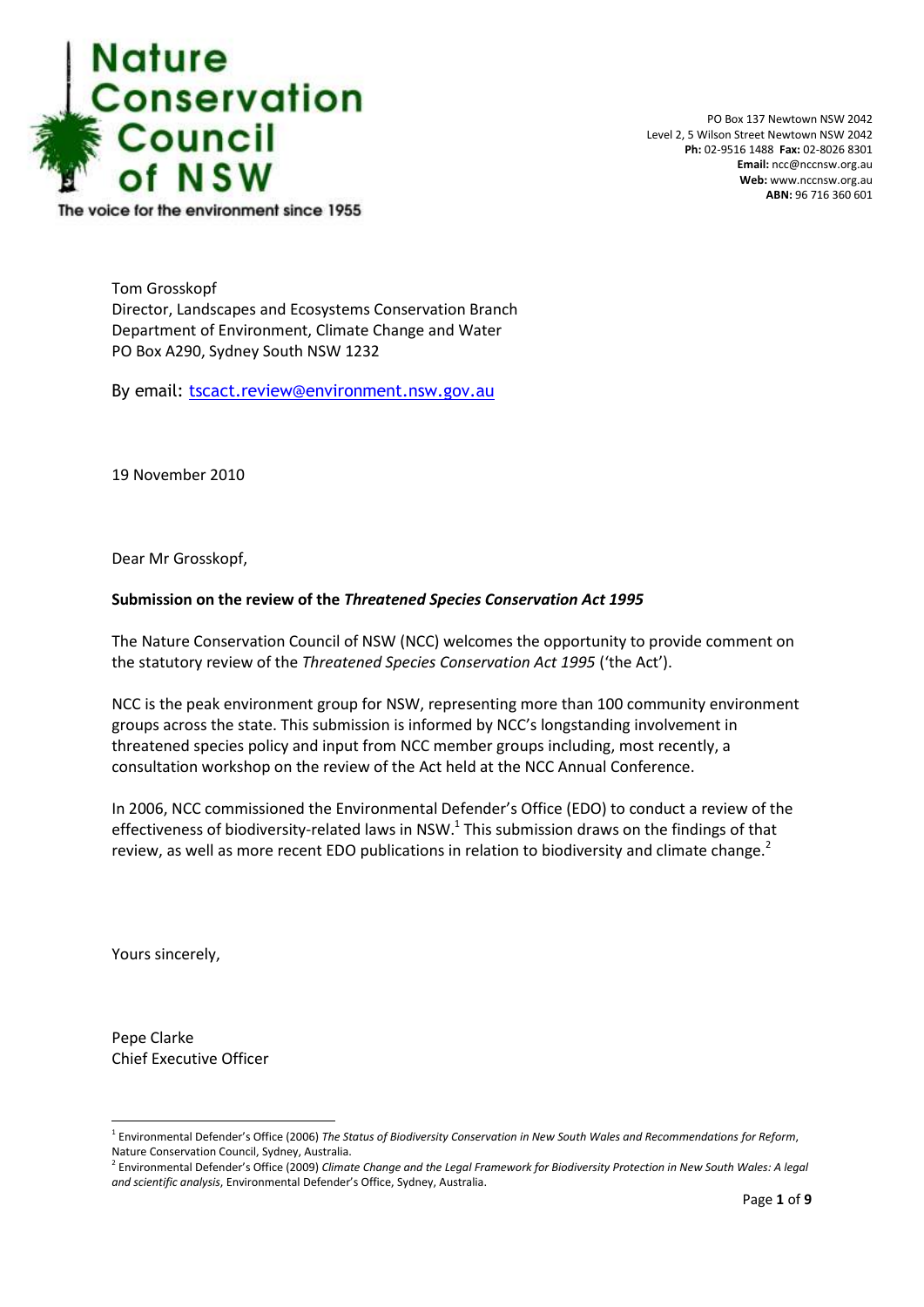# **NCC SUBMISSION ON THE REVIEW OF THE THREATENED SPECIES CONSERVATION ACT 1995**

## **'Maintaining the current regulatory framework for biodiversity is not an acceptable option in light of the rate of decline of biodiversity and the increasing threats in New South Wales'.<sup>3</sup>**

NCC recognises the important role of the *Threatened Species Conservation Act 1995* ('the Act') in identifying and protecting threatened species, populations and ecological communities.

Notwithstanding its limitations, the Act has positive features that should be retained or enhanced. Any legislative reform arising from the current review must result in improved biodiversity conservation outcomes, rather than a weakening of the existing protections contained in the Act.

## **1. Objects**

 $\overline{a}$ 

The objects of the Act remain relevant. However, to provide improved guidance to decision makers, and ensure the primacy of the conservation purpose of the Act, it is recommended that the objects of the Act be restructured, consistent with the approach proposed by the Independent Review of the *Environment Protection and Biodiversity Conservation Act 1999* ('Hawke Review'):<sup>4</sup>

- (1) The primary object of this Act is to protect, conserve and restore biological diversity and ecological integrity in New South Wales.
- (2) The primary object is to be achieved by applying the principles of ecologically sustainable development as enunciated in the *Protection of the Environment Administration Act 1991*.
- (3) The Minister and all agencies and persons involved in the administration of the Act must have regard to, and seek to further, the primary object of this Act.
- (4) In pursuing the primary object, the Minister must seek:
	- (a) to prevent the extinction and promote the recovery of threatened species, populations and ecological communities;
	- (b) to protect the critical habitat of those threatened species, populations and ecological communities that are endangered;
	- (c) to eliminate or manage certain processes that threaten the survival or evolutionary development of threatened species, populations and ecological communities;
	- (d) to ensure that the impact of any action affecting threatened species, populations and ecological communities is properly assessed; and
	- (e) to encourage the conservation of threatened species, populations and ecological communities by the adoption of measures involving co-operative management.

<sup>3</sup> Environmental Defender's Office (2006) *The Status of Biodiversity Conservation in New South Wales and Recommendations for Reform*, Nature Conservation Council, Sydney, Australia.

<sup>4</sup> Commonwealth of Australia (2009) *The Australian Environment Act – Report of the Independent Review of the Environment Protection and Biodiversity Conservation Act 1999*, Final Report, October 2009*.*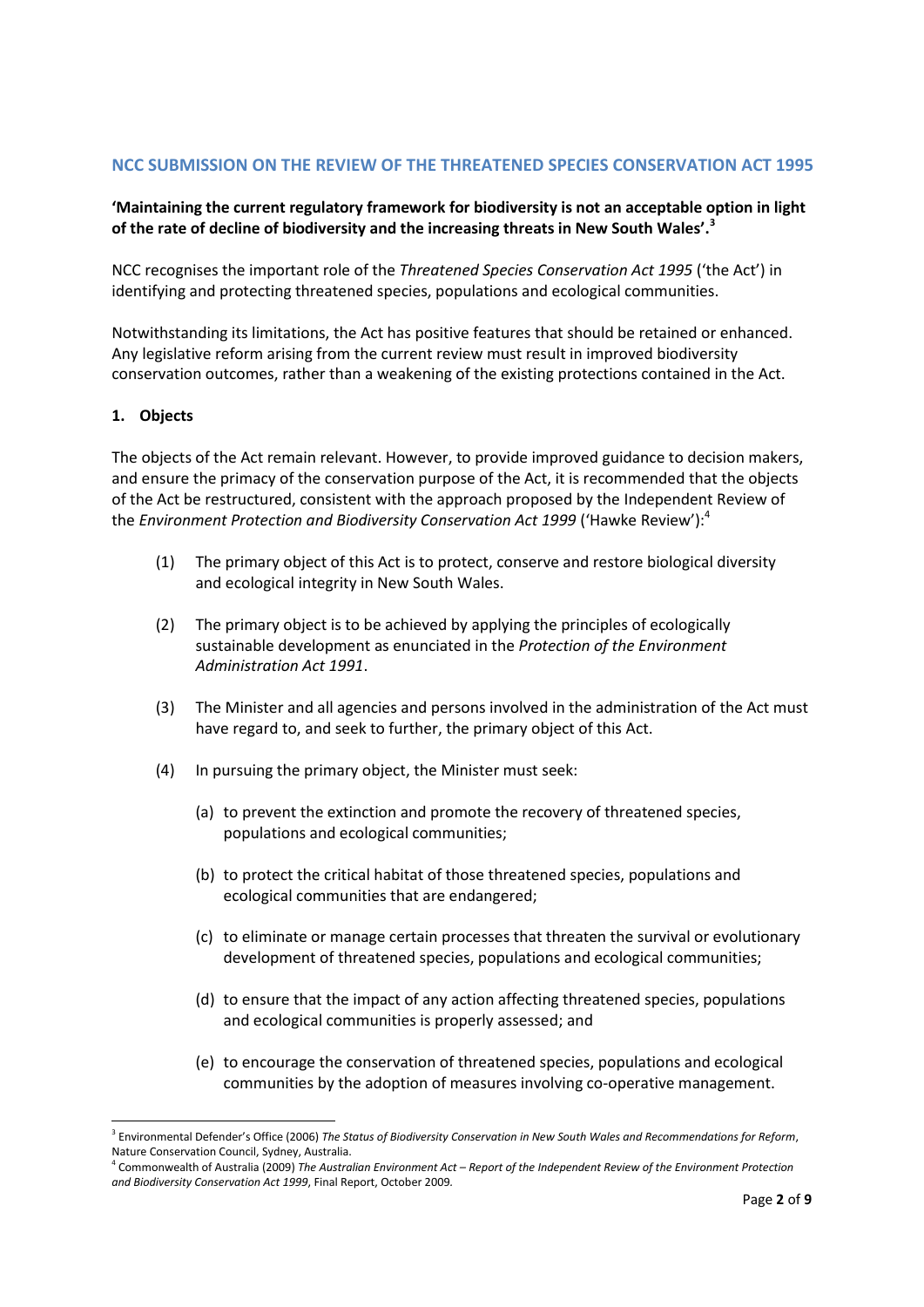## *1.1. Conservation Principles*

To improve biodiversity outcomes, it is recommended that decision-makers be required to exercise functions under the Act in a manner that is consistent with the following conservation principles:

- maintain or improve the conservation status of listed species, populations and communities;
- maintain or improve the extent and condition of natural habitats, including critical habitat;
- protect or restore ecosystem services, processes and functions;
- maintain or improve ecosystem integrity, resilience and resistance;
- maintain or improve connectivity within and between ecosystems;
- protect multiple representative examples of ecosystem types;
- facilitate adaptation to environmental change, including climate change; and
- recognise uncertainty and plan for adaptive management.

## *1.2. Consideration of climate change impacts*

In exercising functions under the Act, decision-makers should be required to have regard to the current and predicted impacts of climate change on biological diversity and ecological integrity, including, but not limited to:

- changes in the geographic range of species;
- changes to the timing of species' lifecycle events;
- changes in population dynamics and survival;
- changes in the location of species' habitats;
- increases in the risk of extinction for species that are already vulnerable;
- increased opportunity for range expansion of invasive species;
- changes in the structure and composition of ecosystems and communities;
- changes in coastal and estuarine habitat due to rising sea levels; and
- changes in the intensity and magnitude of existing pressures, including fire and invasive species.

To provide guidance to decision-makers, the Act should require the publication of guidelines on identifying, managing and minimising the impacts of climate change on biological diversity.

## **2. Listing of threatened species, populations and ecological communities**

## *2.1. Positive features of the existing listing process*

The existing process for listing threatened species, populations and ecological communities under the Act has a number of important positive features that should be retained, including:

- the expert membership and independent role of the Scientific Committee;
- provision for nomination of a species, population or ecological community by any person;
- the opportunity for public comment on the Scientific Committee's preliminary determination;
- requirement to consider only scientific matters in making a listing determination; and
- provision for the listing of endangered ecological communities.

The ability of the Scientific Committee to make final and independent determinations in relation to the status of species, populations and ecological communities is an essential feature of the Act.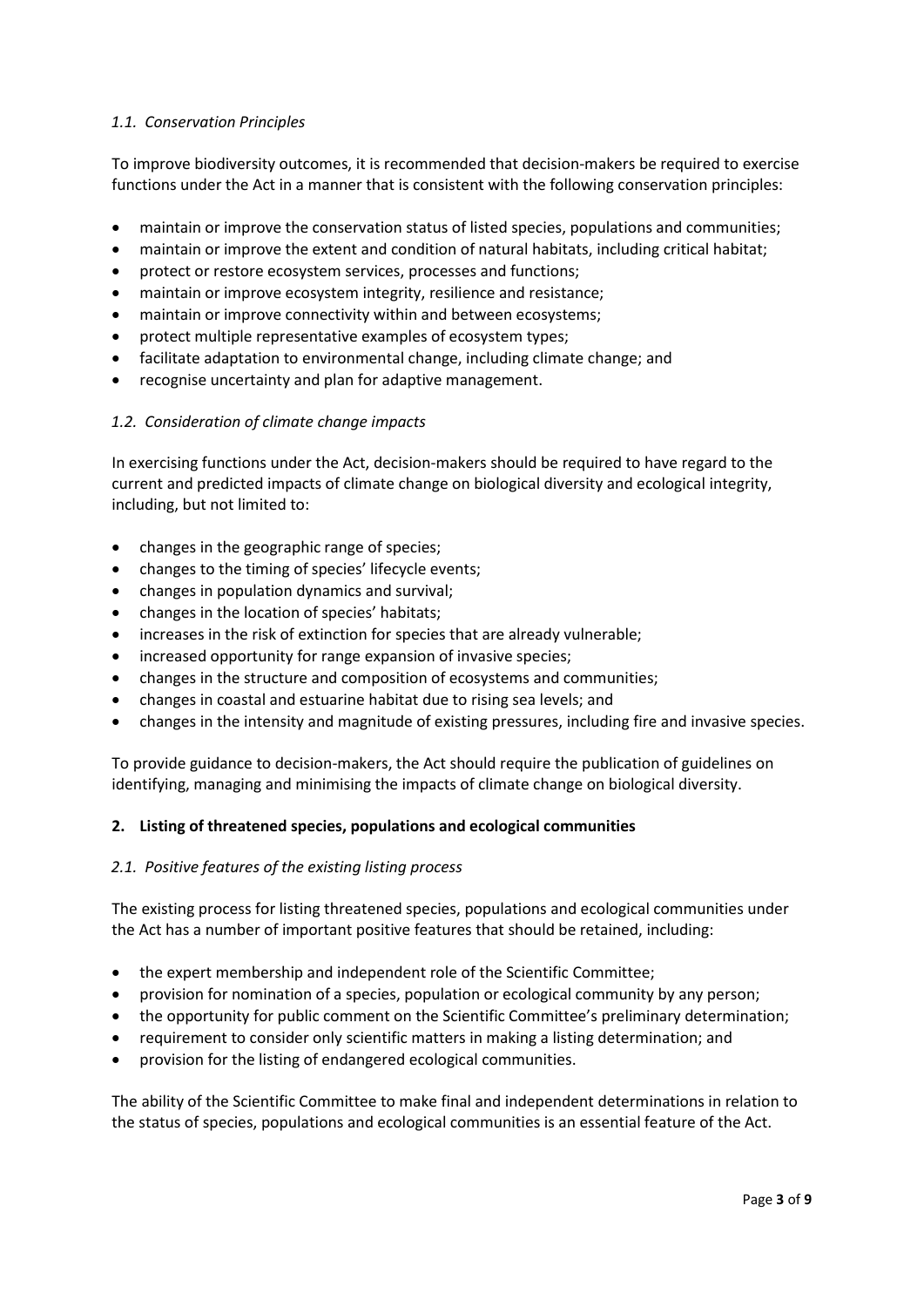## *2.2. Recommended improvements in the listing process*

It is recommended that the listing process be improved by:

- harmonising federal and state threatened species lists by requiring the Scientific Committee to list any species, population or ecological community listed as threatened under the *Environment Protection and Biodiversity Conservation Act 1999*, if the Committee is satisfied that the species, population or ecological community occurs, or is likely to occur, in New South Wales;
- transferring the provisions for the listing, protection and recovery of threatened marine species from the *Fisheries Management Act 1997* to the *Threatened Species Conservation Act*;
- requiring the Scientific Committee to have regard to the current and predicted impacts of climate change when considering whether to list a species, population or ecological community;
- explicitly allowing for listing of species that is not currently threatened, but is likely to become vulnerable or endangered as a result of the predicted impacts of climate change; and
- allowing for listing of species that play a key role in ecosystem function ('key functional species').<sup>5</sup>

## **3. Identification of critical habitat**

 $\overline{a}$ 

To date, the critical habitat provisions of the Act have made a limited contribution to species protection. To improve protection for listed threatened species, it is recommended that:

- the Scientific Committee be empowered to identify and declare critical habitat;
- critical habitat be defined as 'habitat identified by the Scientific Committee as being critical to the *long-term survival or recovery* of a threatened species, population or ecological community';
- in the case of critically endangered species and populations, the Scientific Committee be required to identify and declare all critical habitat of that species or population at time of listing;
- criteria for the identification of critical habitat be prescribed in regulations;
- the criteria for identification of critical habitat be based on scientific principles only;
- the criteria for identification of critical habitat explicitly require consideration of the current and predicted impacts of climate change; and
- critical habitat of endangered species and populations be protected by expressly prohibiting development, disturbance or detrimental modification of that habitat.

<sup>5</sup> Environmental Defender's Office (2009) *Climate Change and the Legal Framework for Biodiversity Protection in New South Wales: A legal and scientific analysis*, pp.37-42.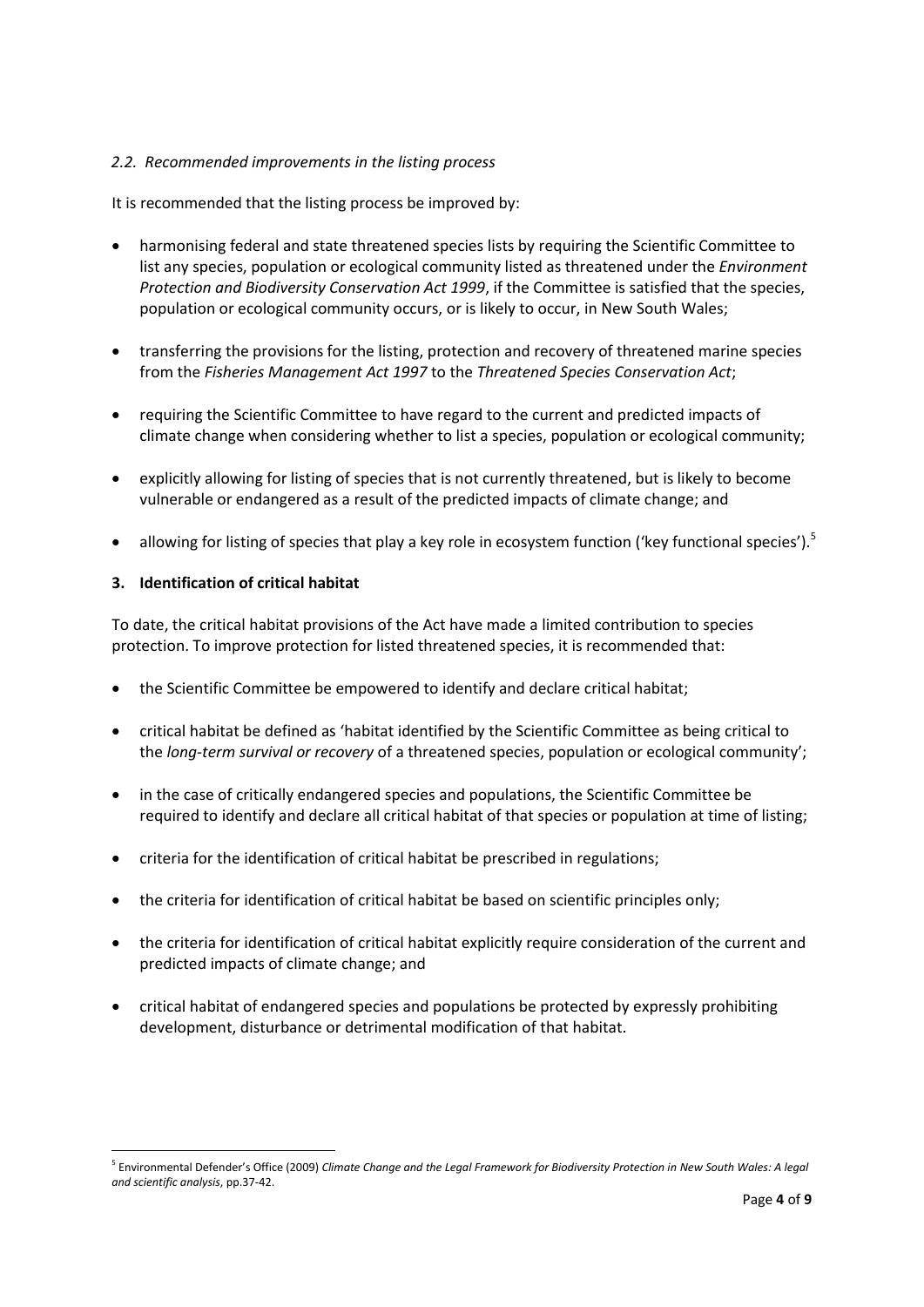## **4. Threatened species recovery and threat management**

## *4.1. Priorities for species recovery*

The preparation and periodic review of a Priority Action Statement (PAS), as required under the Act, provides a transparent process for the prioritisation of recovery and threat abatement strategies.

NCC supports the preparation of a PAS that takes into account the value of each species, the cost of management, the benefits of management and the likelihood of success.<sup>6</sup>

The development and application of prioritisation criteria should be transparent, with opportunities for public comment and oversight by the Scientific Committee.

## *4.2. Regional biodiversity planning*

 $\overline{a}$ 

Preparation of regional biodiversity management plans is a valuable tool for protecting and restoring biodiversity on a landscape scale.

NCC welcomes the completion of the *Northern Rivers Regional Biodiversity Management Plan*, and supports the continued development of regional biodiversity management plans. To enhance the effectiveness of regional biodiversity planning, it is recommended that the Act be amended to:

- establish a statutory process and timeline for preparation of regional biodiversity plans across New South Wales, including:
	- declaration of regional biodiversity planning boundaries; $\prime$
	- completion of regional biodiversity assessments, to inform regional biodiversity planning;
	- public consultation and oversight by the Scientific Committee;
- require regional biodiversity plans to apply the following biodiversity planning principles:
	- maintain or improve the conservation status of listed species, populations and communities;
	- maintain or improve the extent and condition of natural habitats, including critical habitat;
	- protect or restore ecosystem services, processes and functions;
	- maintain or improve ecosystem integrity, resilience and resistance;
	- maintain or improve connectivity within and between ecosystems;
	- protect multiple representative examples of ecosystem types;
	- facilitate adaptation to environmental change, including climate change; and
	- recognise uncertainty and plan for adaptive management.
- promote integration between regional biodiversity planning and land-use planning by empowering the Minister to amend environmental planning instruments to support the implementation of relevant regional biodiversity plan(s);

<sup>6</sup> Joseph L, Maloney R and Possingham (in press) 'Optimal allocation of resources: a project prioritisation protocol' *Conservation Biology*.  $^7$  Taking into account (1) the boundaries of biogeographic regions or sub-regions, as defined in the Interim Bio-Regionalisation for Australia (IBRA) for terrestrial areas and the Interim Marine Conservation Regionalisation for Australia (IMCRA) for marine areas; and (2) the boundaries of relevant bioregional plan(s) prepared pursuant to the *Environment Protection and Biodiversity Conservation Act 1999*.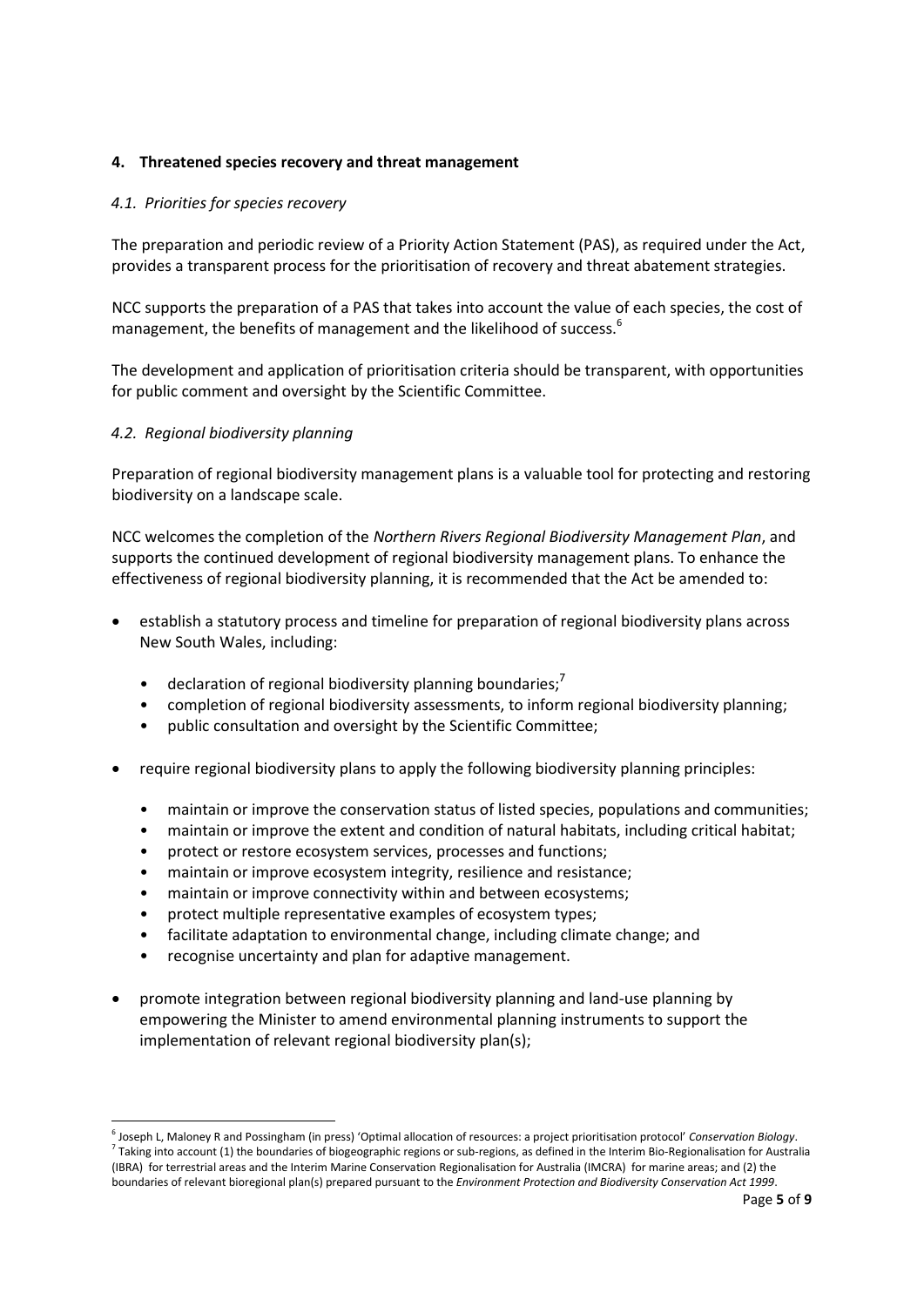- requiring approval authorities, including consent authorities under the *Environment Planning and Assessment Act 1979*, to give effect to relevant regional biodiversity plan(s);
- empowering the Minister to make binding conservation orders to give effect to regional biodiversity plans; and
- require the periodic review of regional biodiversity plans, recognising the need for adaptive management in the context of scientific uncertainty and environmental change.

## *4.3. Recovery planning*

Recognising the limited resources available for preparation and implementation of recovery plans, it is recommended that recovery plans are made shorter, simpler and more focused on recovery actions and outcomes. Stronger emphasis should be placed on multi-species recovery plans, in cases where species can be reliably grouped based on threat similarity and management needs.

#### *4.4. Conservation advices*

To provide cost-effective guidance for threatened species recovery, and promote harmonisation between federal and state processes, it is recommended that the Act be amended to:

- require conservation advices for threatened species, populations and ecological communities to be published by the Scientific Committee at the time of listing; and
- to allow for the adoption of existing federal conservation advices by the Scientific Committee.

#### *4.5. Managing key threatening processes*

Identification of key threatening processes and preparation of threat abatement plans are important mechanisms for protecting and restoring biodiversity. NCC supports an operational emphasis on threat abatement planning over recovery planning. Threat abatement plans should be made simpler, shorter and more focused on threat abatement actions and outcomes, with an emphasis on threats that affect large numbers of species.

#### **5. Regulating actions that impact on threatened species**

#### *5.1. Environmental Planning and Assessment Act 1979*

Environmental planning, assessment and approval processes under the *Environmental Planning and Assessment Act* play a central role in determining conservation outcomes for threatened species and their habitat. To date, these processes have largely failed to prevent the destruction of threatened species habitat, resulting in an overall decline in the conservation status of threatened species.

To improve protection of threatened species and their habitat, NCC strongly recommends that the *Threatened Species Conservation Act* and *Environmental Planning and Assessment Act* be amended to:

make completion of the seven part test compulsory for all development proposals, including infrastructure and major projects;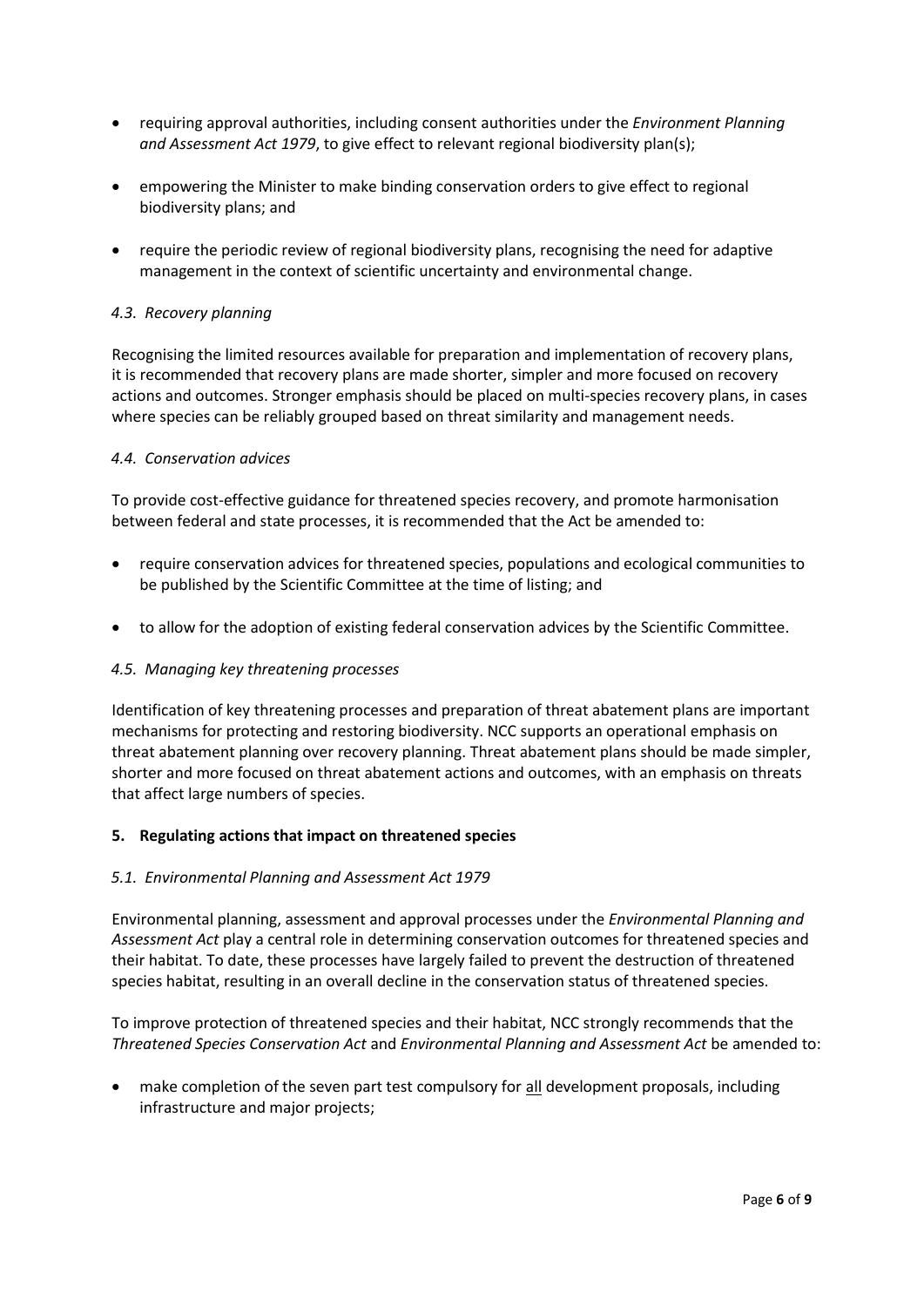- require the results of the seven part test for every development proposal to be made public, to enhance transparency and accountability, and to ensure that interested members of the public have an opportunity to provide additional information to the approving authority;
- require accreditation for environmental consultants conducting threatened species assessments;
- enable consent authorities to commission an independent expert to review environmental assessment reports, recognising that some consent authorities have limited capacity to conduct a robust assessment of threatened species impacts;
- restore the concurrence role of the Department of Environment, Climate Change and Water for all development proposals that are likely to have a significant impact on threatened species, including major projects and infrastructure development;
- constrain the broad discretion of decision-makers to approve destruction of threatened species habitat by establishing clear decision-making criteria for any development that is likely to have a significant effect on a threatened species, population or ecological community (see below);
- enhance biodiversity outcomes at the landscape level by introducing a requirement that all new planning instruments – and amendments to existing planning instruments – must, in the opinion of the Scientific Committee, 'maintain or improve' biological diversity and ecological integrity within the area covered by the planning instrument;
- ensure that biodiversity protection measures contained in environmental planning instruments apply to all development proposals, including major projects and infrastructure development.

To maintain or improve the conservation status of threatened species, the discretion of consent authorities to approve the destruction of threatened species habitat must be constrained by clear decision-making criteria. It is recommended that the *Threatened Species Conservation Act* be amended to introduce a decision-making methodology – with clear and mandatory 'red flag' rules – to be applied to every development or activity that may have a significant impact on a threatened species, population or ecological community.

At a minimum, it is recommended that the methodology prohibit:

- any action that is likely to have an adverse effect on declared critical habitat;
- any action that is likely to have an adverse effect on a critically endangered species, population or ecological community;
- in the case of a threatened species, any action that is likely to place a local population of that species at increased risk of extinction;
- in the case of an endangered population, any action that is likely to place a local population of that species at increased risk of extinction;
- in the case of an endangered ecological community, any action that is likely to place a local occurrence of that ecological community at increased risk of extinction;
- any removal, modification, fragmentation or isolation of habitat that is likely to threaten the long-term survival of a threatened species, population or ecological community in the locality;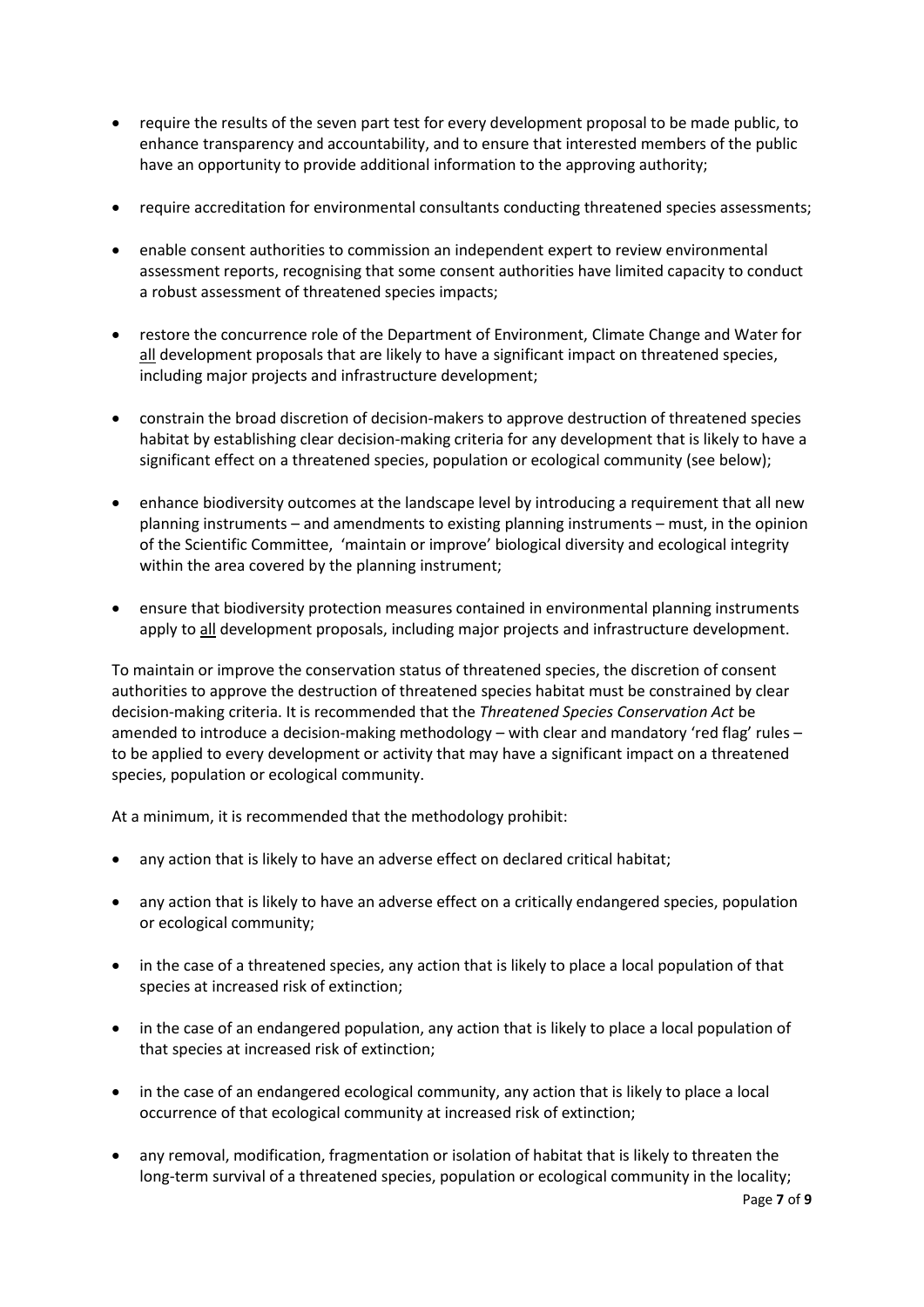any action that is inconsistent with the effective implementation of a recovery plan, threat abatement plan or regional biodiversity plan.

The methodology should make express provision for consideration of cumulative impacts and environmental change (including climate change).

To ensure the integrity of the decision-making methodology, it is recommended that the methodology is developed by the Natural Resources Commission and independently certified by the Scientific Committee as being consistent with the biodiversity targets set out in the NSW *State Plan*.

## *5.2. Integration with federal assessment and approval processes*

Harmonisation of federal and state assessment processes is a desirable outcome, provided that the level of protection afforded to threatened species is not adversely affected. In the absence of comprehensive information about the location and condition of threatened species, it is essential that any integrated approval process retains a requirement to undertake site-level assessment.

#### **6. Strategic planning for biodiversity conservation**

Strategic planning for biodiversity conservation presents opportunities for managing cumulative impacts, restoring landscape connectivity and enhancing resilience to climate change impacts.

However, in the absence of comprehensive information about the location and condition of threatened species, strategic planning is not an adequate substitute for site-level assessment. On this basis, NCC opposes further use of biocertification to 'switch off' site-level assessment.

To provide enhanced protection for threatened species, it is recommended that the *Threatened Species Conservation Act* is amended to:

- establish a statutory process and timeline for the preparation of regional biodiversity plans;
- establish minimum biodiversity planning standards for all new environmental planning instruments (and amendments to existing environmental planning instruments); and
- establish a statutory process and timeline for reviewing and amending existing environmental planning instruments to ensure compliance with these biodiversity planning standards.

To ensure the integrity of the biodiversity planning standards, it is recommended that the standards are developed by the Natural Resources Commission and independently certified by the Scientific Committee as being consistent with the biodiversity targets set out in the NSW *State Plan*. In particular, the standards should seek to ensure that environmental planning instruments:

- maintain or improve the conservation status of listed species, populations and communities;
- maintain or improve the extent and condition of natural habitats, including critical habitat;
- protect or restore ecosystem services, processes and functions;
- maintain or improve ecosystem integrity, resilience and resistance;
- maintain or improve connectivity within and between ecosystems;
- protect multiple representative examples of ecosystem types;
- facilitate adaptation to environmental change, including climate change; and
- recognise uncertainty and plan for adaptive management.